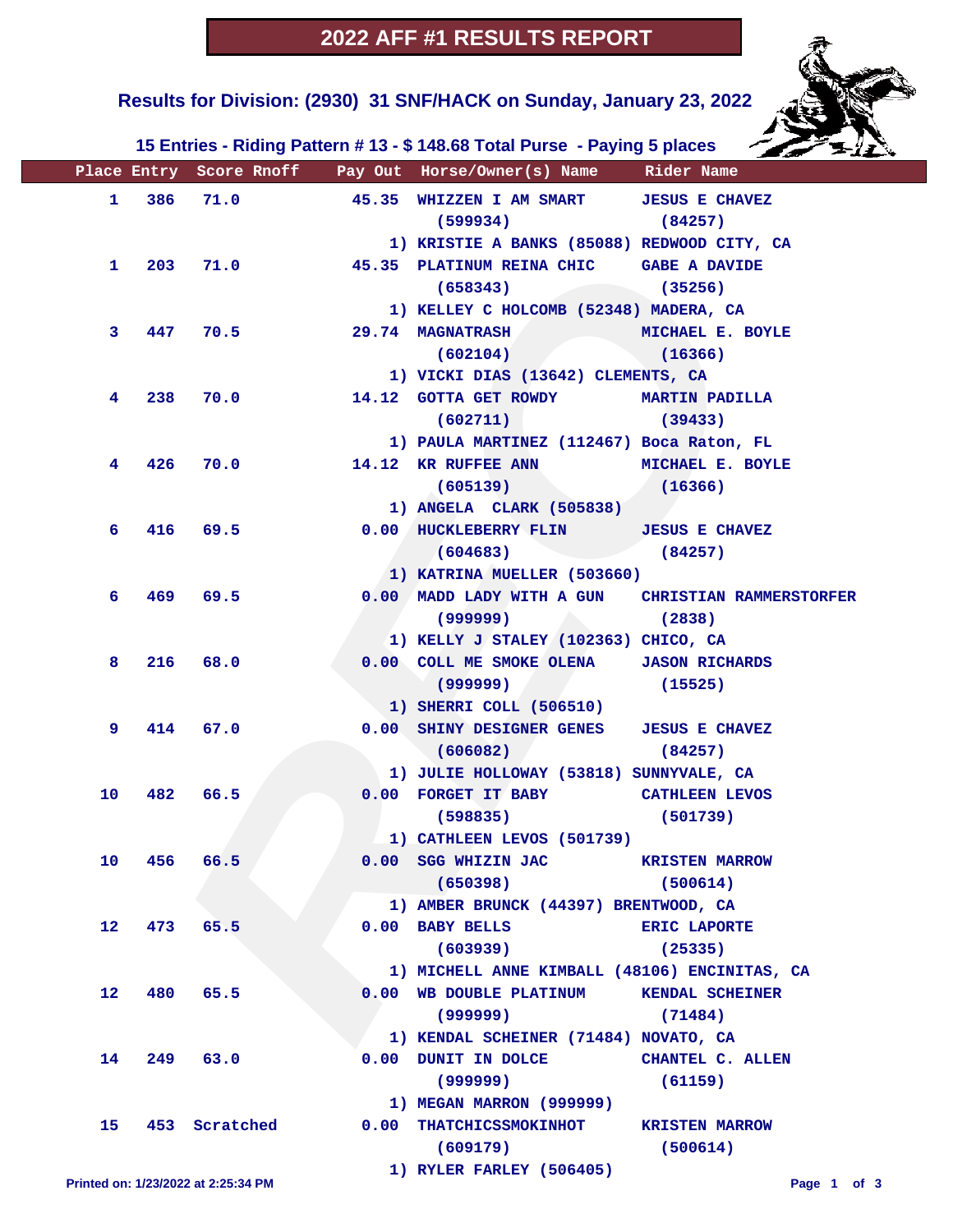## **2022 AFF #1 RESULTS REPORT**

 **Results for Division: (2930) 31 SNF/HACK on Sunday, January 23, 2022** 



 **15 Entries - Riding Pattern # 13 - \$ 148.68 Total Purse - Paying 5 places**

 **Place Entry Score Rnoff Pay Out Horse/Owner(s) Name Rider Name**

**Amount due to NRHA = 15.65 Show Secretary: \_\_\_\_\_\_\_\_\_\_\_\_\_\_\_\_\_\_\_\_\_\_\_\_\_\_\_\_\_\_\_\_\_\_**

ARMA - 15.65<br>
ATTENTION... This class may not be fully scored<br>
ATTENTION... First Place Tie  **ATTENTION... This class may not be fully scored ATTENTION... First Place Tie**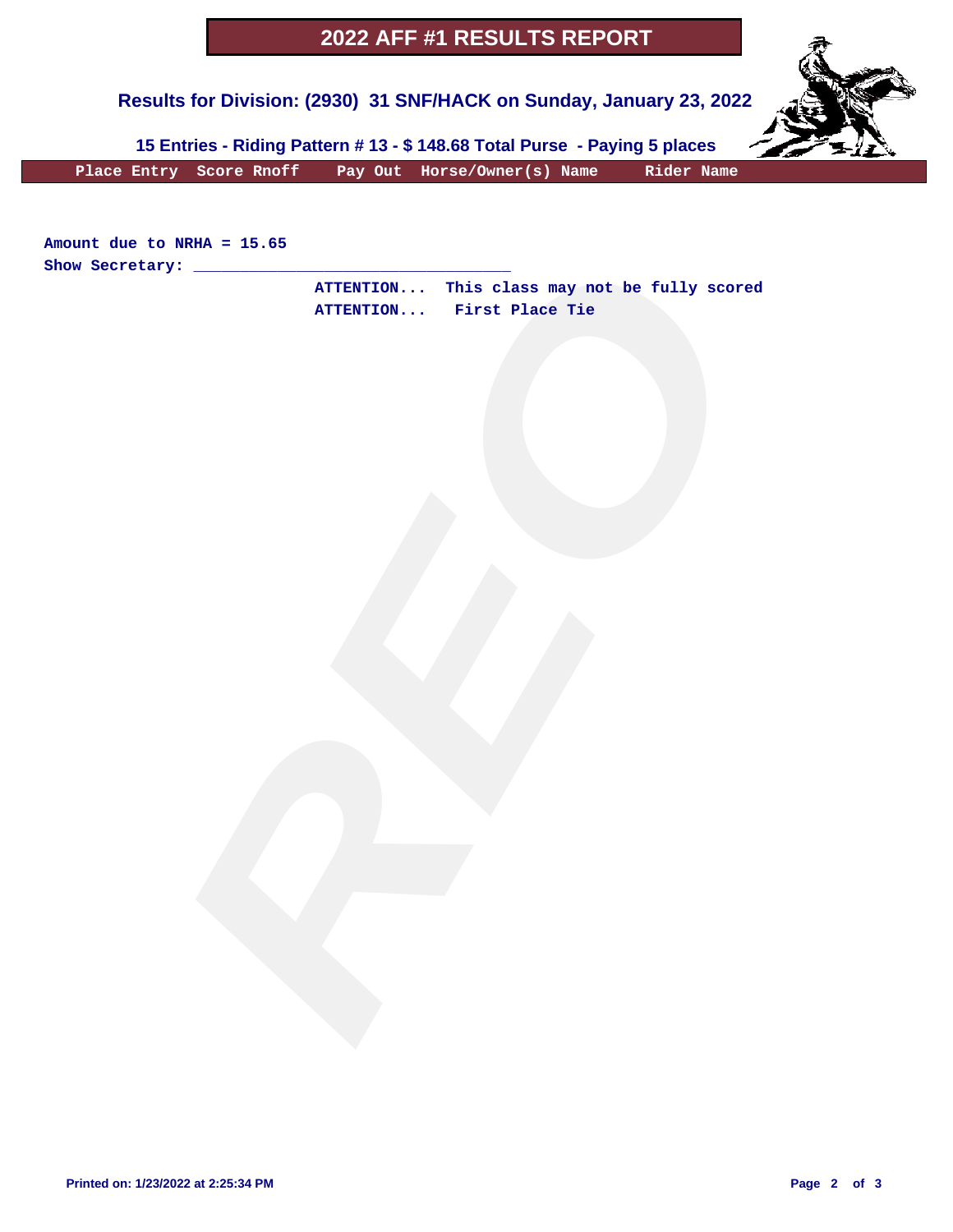## **2022 AFF #1 RESULTS REPORT**

 **NRHA Calculations for Division: (2930) 31 SNF/HACK on Sunday, January 23, 2022**

| Entry Fee             |              | 25.00  |  |
|-----------------------|--------------|--------|--|
|                       | $\mathbf{x}$ |        |  |
| <b>Total Entries</b>  | $=$          | 15     |  |
| (A) Gross Entry Fees  |              | 375.00 |  |
|                       |              |        |  |
| Trophy Cost           |              | 62.00  |  |
|                       | $=$          |        |  |
| (B) Gross Entry Fees  |              | 313.00 |  |
| (C) Due to NRHA [ 5%] |              | 15.65  |  |
|                       | Ξ            |        |  |
| (D) Net Entry Fees    |              | 297.35 |  |
|                       |              |        |  |
| (E) Retainage         |              | 148.67 |  |
|                       | Ξ            |        |  |
| (F) Amount To Purse   | ٠            | 148.67 |  |
| Added Money           |              | 0.00   |  |
|                       | =            |        |  |
| Total Purse           |              | 148.68 |  |
|                       |              |        |  |
|                       |              |        |  |
|                       |              |        |  |
|                       |              |        |  |
|                       |              |        |  |
|                       |              |        |  |
|                       |              |        |  |
|                       |              |        |  |
|                       |              |        |  |
|                       |              |        |  |
|                       |              |        |  |
|                       |              |        |  |
|                       |              |        |  |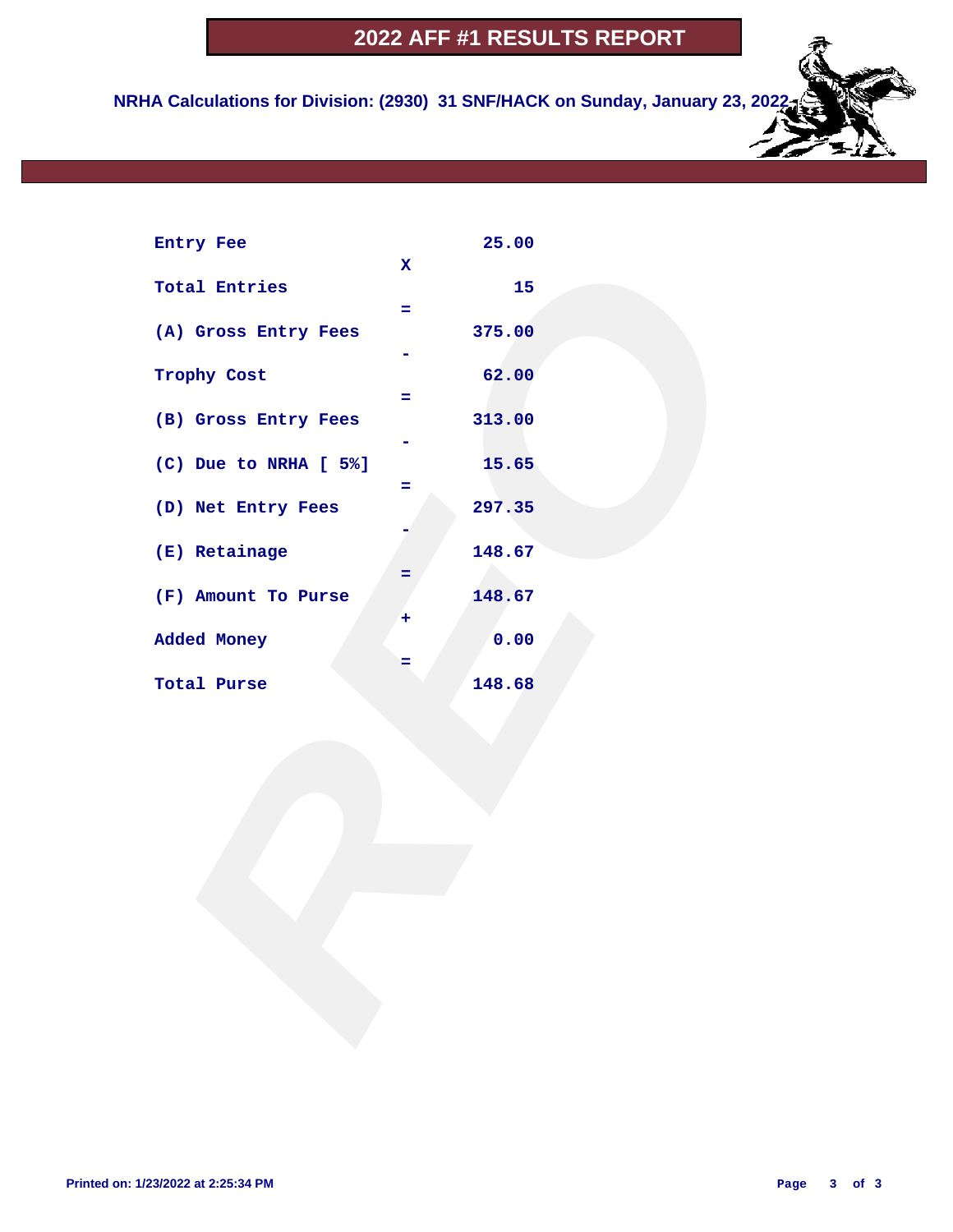|                |      | Event: 2022 WCRHA AFF #1<br>Maneuver Scores: -1 1/2 Extremely Poor -1 Very Poor -1/2 Poor |                         |                        | Date: 1/23/2022          |                          | Class: 13      | 0 Correct +1/2 Good +1 Very Good +1 1/2 Excellent |                    |                              |                  | Pattern: 13 |
|----------------|------|-------------------------------------------------------------------------------------------|-------------------------|------------------------|--------------------------|--------------------------|----------------|---------------------------------------------------|--------------------|------------------------------|------------------|-------------|
|                |      | MANEUVER DESCRIPTION<br>MANEUVER                                                          | LCFS<br><b>PPP</b><br>1 | LS<br><b>LRB-</b><br>2 | RCFS<br>LOBS<br>3.       | RS<br>$3 - 2$<br>4       | $8 - LR$<br>5  | RRA<br>3P <sub>S</sub><br>6                       | L2B<br>$55 -$<br>7 | $S^cB$<br><b>Bellen</b><br>8 | PENALTY<br>TOTAL |             |
| DRAW           | EXH# | PENALTY                                                                                   |                         |                        |                          |                          |                |                                                   |                    |                              |                  | SCORE       |
| 1              | 386  | SCORE                                                                                     |                         | Ē                      |                          | $+\frac{1}{2}$           |                | $\bigcirc$                                        | $\curvearrowright$ | $+32$                        |                  | $^{+}$      |
| DRAW           | EXH# | PENALTY                                                                                   |                         |                        |                          |                          |                |                                                   |                    |                              |                  | SCORE       |
| $\overline{2}$ | 447  | SCORE                                                                                     |                         | $\subset$              |                          |                          | $\epsilon$     |                                                   | $+Y_2$             |                              |                  | 70          |
| DRAW           | EXH# | PENALTY                                                                                   |                         |                        |                          |                          |                |                                                   |                    |                              |                  | SCORE       |
|                |      | <b>SCORE</b>                                                                              |                         |                        |                          |                          |                |                                                   |                    |                              |                  |             |
| DRAW           | EXH# | PENALTY                                                                                   |                         |                        |                          |                          |                |                                                   |                    |                              |                  | SCORE       |
| 4              | 203  | SCORE                                                                                     |                         |                        |                          | $+\sqrt{2}$              |                | $\bigcirc$                                        | $\bigcap$          | $+\frac{1}{2}$               |                  | $\bm{\mp}$  |
| DRAW           | EXH# | PENALTY                                                                                   |                         |                        |                          |                          |                |                                                   |                    |                              |                  | SCORE       |
| 5              | 238  | SCORE                                                                                     |                         | $\bigcirc$             | $-\frac{1}{2}$           | $+\frac{1}{2}$           | $\triangle$    | $\curvearrowleft$                                 |                    |                              |                  | 70          |
| DRAW           | EXH# | PENALTY                                                                                   |                         |                        |                          | 70                       |                |                                                   |                    |                              |                  | SCORE       |
|                | 249  | SCORE                                                                                     |                         |                        | $\mathfrak{D}$<br>$-V_1$ | $\overline{\phantom{a}}$ | $-\frac{1}{2}$ |                                                   |                    |                              | $\mathfrak{D}$   | b3          |
| 6              |      |                                                                                           |                         |                        | 69                       | 68                       |                |                                                   | $65\frac{1}{2}$    | 65                           |                  |             |
| DRAW           | EXH# | PENALTY                                                                                   |                         |                        |                          | $\frac{1}{2}$            |                |                                                   |                    |                              |                  | SCORE       |
| 7              | 480  | SCORE                                                                                     | $-\frac{1}{2}$          | $-\gamma$              | $-\frac{1}{2}$           |                          | Ò              | $-\frac{1}{2}$                                    |                    |                              | 2)               |             |
| DRAW           | EXH# | PENALTY                                                                                   |                         | 69                     |                          |                          | $\frac{1}{2}$  | 68                                                |                    |                              |                  | SCORE       |
| 8              | 416  | SCORE                                                                                     | ∩                       | O                      | $\bigcirc$               | $\bigcirc$               |                |                                                   |                    |                              | $\times$         | 696         |
| DRAW           | EXH# | PENALTY                                                                                   |                         |                        |                          |                          |                |                                                   | $\frac{1}{2}$      |                              |                  | SCORE       |
| 9              | 469  | SCORE                                                                                     |                         |                        |                          |                          |                | $\frac{1}{2}$                                     |                    |                              |                  | 69%         |
| DRAW           | EXH# | PENALTY                                                                                   |                         |                        | 69                       |                          |                |                                                   |                    |                              |                  | SCORE       |
| 10             | 482  | SCORE                                                                                     |                         |                        |                          |                          |                | $-\gamma_{2}$                                     |                    | $ \rangle$                   |                  | $bbV_2$     |